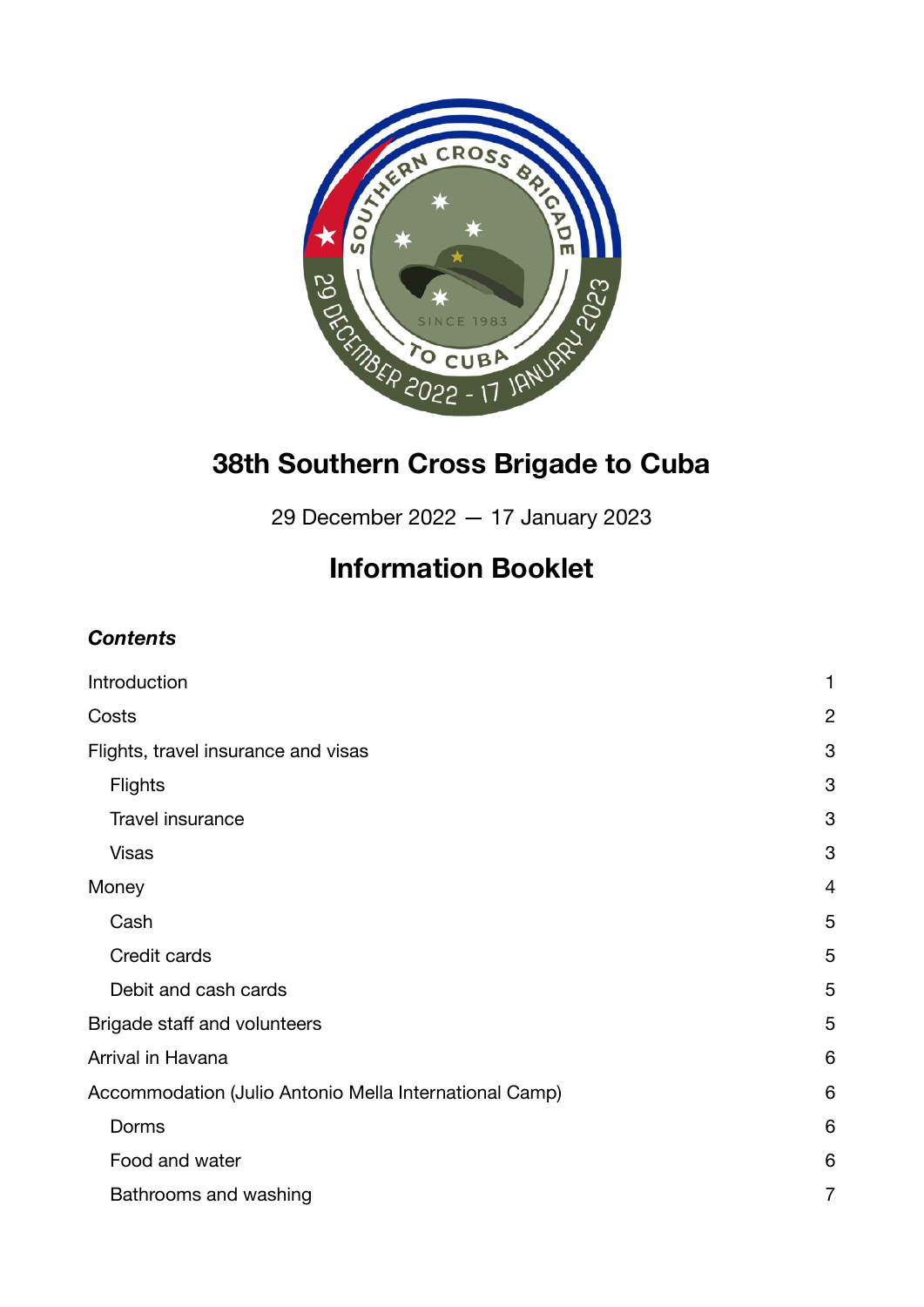| Camp shop                                            | $\overline{7}$ |
|------------------------------------------------------|----------------|
| Valuables                                            | $\overline{7}$ |
| Electricity                                          | 7              |
| Australia/New Zealand night                          | $\overline{7}$ |
| Computer, phone and internet access                  | 8              |
| Contacting Brigadistas in Cuba                       | 8              |
| COVID-19 and the Brigade                             | 8              |
| Vaccinations                                         | 8              |
| What if I contract the disease while on the Brigade? | 8              |
| Packing list                                         | 9              |
| Personal items                                       | 9              |
| Gift ideas for your new Cuban friends                | 9              |
| <b>Donations</b>                                     | 10             |
| FAQs                                                 | 10             |
| Contacts                                             | 12             |
| Registration                                         | 14             |
|                                                      |                |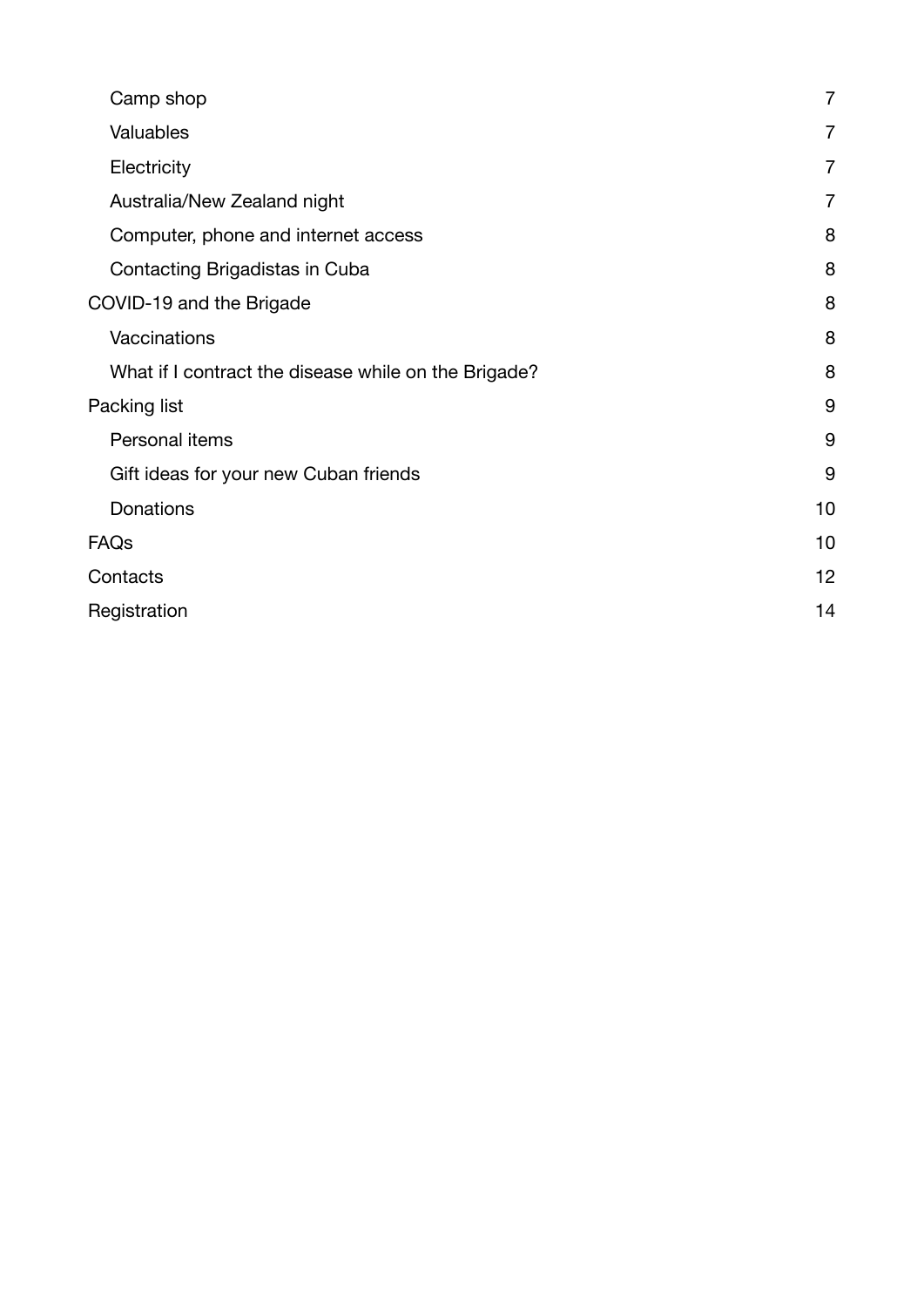## <span id="page-2-0"></span> **Introduction**

The Southern Cross Brigade is organised by friendship societies in Australia and New Zealand, in collaboration with the Cuban Institute of Friendship Amongst the Peoples (ICAP), to strengthen international friendship and solidarity.

Participants in the Southern Cross Brigade are known as *brigadistas.* Brigadistas are more than tourists, they are people who wish to extend solidarity with the Cuban people and their Revolution, wishing to learn more about the Cuban socialist experiment and its unique medical, educational, economic, democratic and other programs. Brigadistas learn about and participate in many aspects of Cuban life, following a schedule of activities that has been thoughtfully put together by staff at ICAP to give them a comprehensive understanding of what the Cuban Revolution stands for and how it works.

The 2022-23 Southern Cross Brigade will be the 38th iteration and the first since COVID-19 led to the postponement of the 2020 and 2021 Brigades.

The draft itinerary for this year's Brigade includes (in chronological order):

- Greetings at the airport on the day of the Brigade's commencement (29 December 2022);
- Travel from Havana to our camp (CIJAM), followed by the inauguration and a presentation on the history of Cuba and the Brigade, as well as some recent information on the circumstances in the country;
- Sporting and cultural activities at CIJAM, including interchange with other brigadistas from around the world (likely the Nordic Brigade), as well as locals;
- Dinner and New Year's celebrations at CIJAM to welcome in 2023 and the 64th anniversary of the Triumph of the Revolution (1 January 1959);
- A tour of Havana, including attendance at the National Ballet of Cuba and visits to key historical sites;
- A visit to Playa Girón (the Bay of Pigs) via the village of Australia (the coordination hub for Fidel Castro and other senior members of the Cuban Revolutionary Armed Forces during the Bay of Pigs invasion);
- A four-day stay at the Korimakao art commune, where we will interchange with young artists and workers and participate in volunteer work;
- A multi-day tour of Villa Clara, staying at Friendship House. Here we will will exchange with survivors of the Cuban Revolution and visit the Che Guevara Mausoleum. We will also exchange with a local LGBTIQ social project, where there will be a presentation on their work from the Director of the program, including an update on LGBTIQ rights and the new Family Code;
- Voluntary work with local workers and cultural activities with young people from student and political organisations;
- Presentations on the challenges of the Cuban economy and an update on changes to the economic model;
- Visit to a local university to interchange with students and staff. This will include
- international students studying in Cuba;
- Exchanges with healthcare workers to discuss the health system in Cuba and the challenges of the pandemic (including creating and distributing Cuba's homegrown vaccines);
- Salsa classes in Havana;
- Visit to an environmental conservation project and cooperatives undertaking positive developmental work;
- Attend a conference on media and propaganda campaigns against Cuba.

The first brigade from Australia to Cuba was named the Eureka Brigade and left Australia in December 1983, returning in January of 1984. After this, New Zealanders were also invited and the Brigade became known as the Southern Cross Brigade, or Brigada Cruz del Sur in Spanish.

In this document you will find information and tips about your upcoming Brigade to Cuba.

Feel free to contact us by phone (0481355330) or email ([southerncrossbrigade@gmail.com\)](mailto:southerncrossbrigade@gmail.com) with any questions.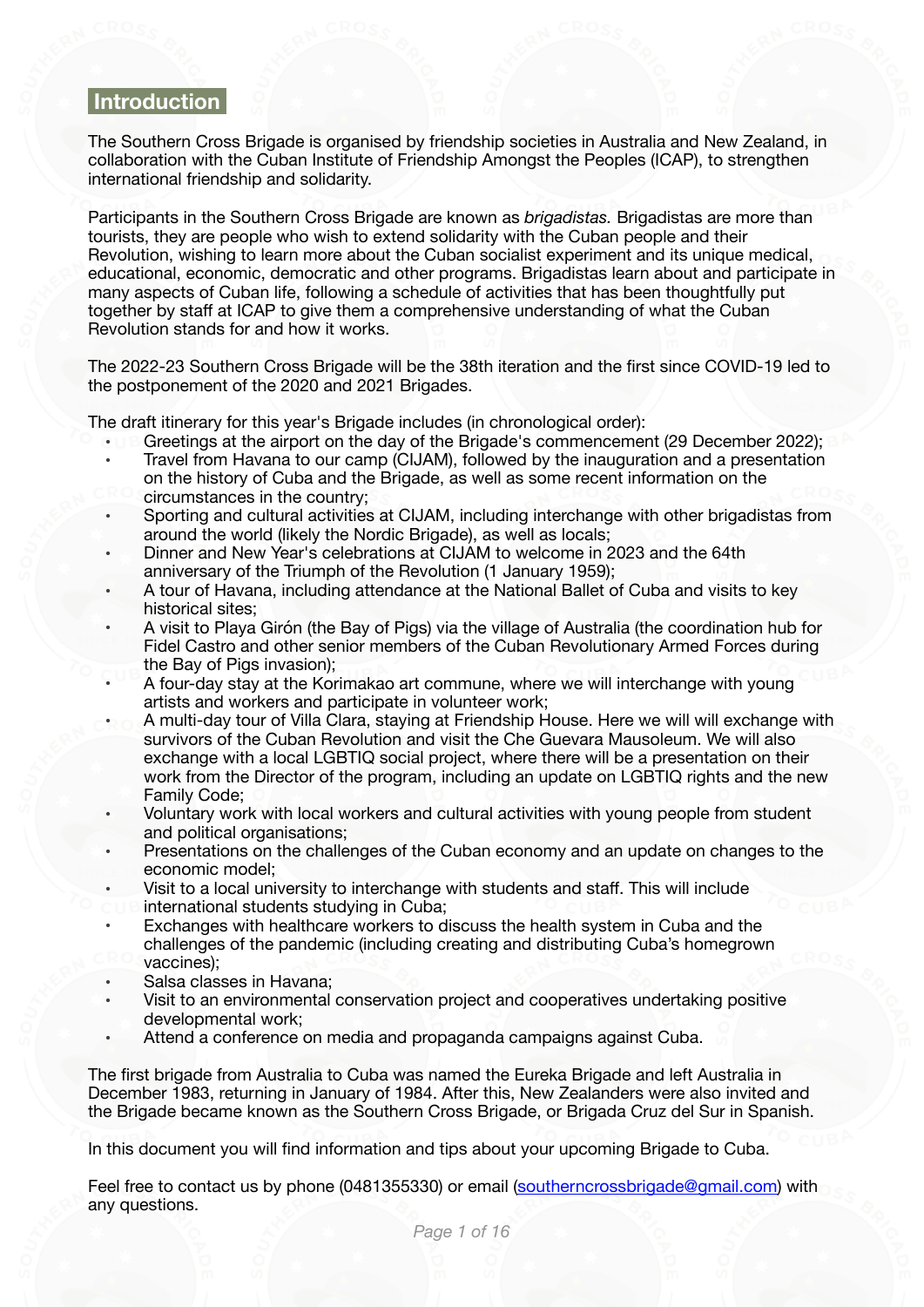Please note that this is not a Cuba travel guide – as well as reading this document thoroughly, we recommend that you also read up on Cuban culture, economy and travel tips so that you are fully prepared for your trip.

<span id="page-3-0"></span> **Costs** 

To register, complete the form at the end of this publication and return by October 2022, together with the 250AUD deposit. Potential brigadistas are encouraged to express interest by emailing [southerncrossbrigade@gmail.com](mailto:southerncrossbrigade@gmail.com) so that further information can be provided as it is finalised.

The Southern Cross Brigade costs approximately 1,500AUD in total, per person. This cost is paid in two parts.

1. There is a non-refundable registration fee of 250AUD to be paid by 31 October to secure your place on the Brigade.

This fee can be paid by electronic fund transfer to:

- BSB: 062-900
- Account number: 00800897
- Account name: ACFS ACT

Please include your name in the reference, e.g. "Tony Smith — SCB Registration"

2. Upon arrival at the Camp, you will need to pay a further approximate 1,250AUD (in Cuban Pesos — approximately 21,000CUP) in cash. *You must bring this cash in either Euros, Canadian Dollars or Mexican Pesos.*

This cost covers all accommodation at the camp, food at the camp, travel and activities for the duration of the Brigade.

*International flights, visas and health insurance are not included and must be arranged separately by each brigadista.*

The cost of the Brigade covers all basic necessities, however we recommend that each brigadista bring a minimum of 600AUD spending money in a suitable currency for snacks, drinks, toiletries, souvenirs, personal outings and optional activities. Please bring enough extra cash to suit your travel style – for many, 600AUD will not be enough. We have found that most brigadistas spend approximately 1,000AUD on extras.

For an idea of some of the extra costs, please see the table below:

| <b>Optional Extra</b>          | <b>Approximate Cost (AUD)</b> |
|--------------------------------|-------------------------------|
| Drink at the camp bar          | \$2                           |
| Toiletries at the camp shop    | \$2                           |
| Snacks at the camp shop        | \$5                           |
| Taxi from the camp into Havana | \$50                          |
| Dinner in Havana               | \$20                          |
| Souvenir t-shirt               | \$15                          |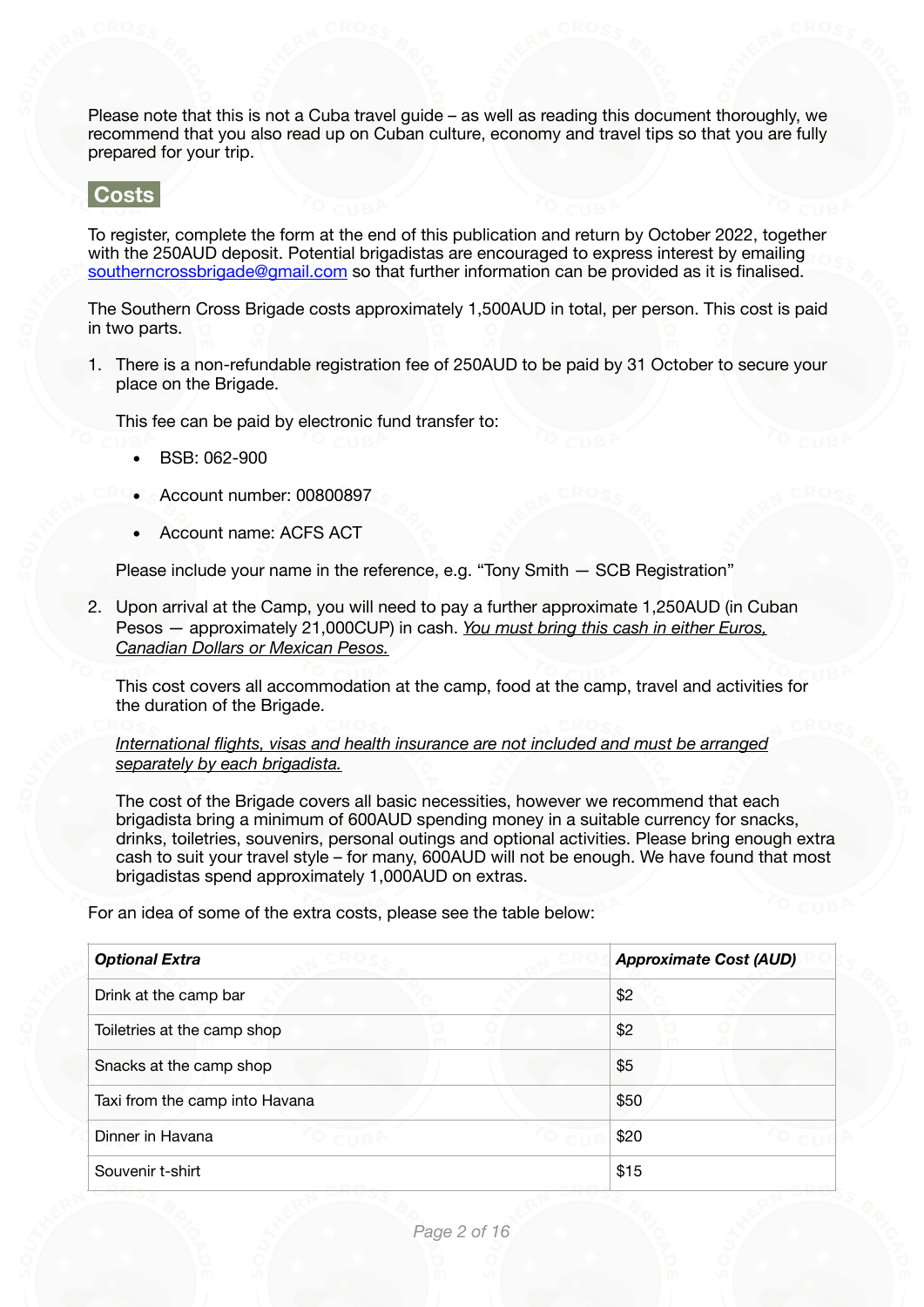Public toilet  $\sim$  \$0.25

## <span id="page-4-0"></span> **Flights, travel insurance and visas**

*It is the responsibility of each brigadista to organise their own flights, visas and travel insurance.* 

Here is a little info to get you started:

#### <span id="page-4-1"></span>*Flights*

We advise booking your flights as early as possible, as flights to Cuba around the Christmas period can be expensive and fill fast.

We recommend that you do not travel to Cuba via the United States, due to the ongoing blockade on Cuba. It's possible that you could be delayed at immigration in the United States due to unwanted attention from officials. The Cuban government has no issue with your travel to the United States, but the United States government continues to harass Cubans and travellers to Cuba.

Some flight options you may want to investigate include:

#### *Most direct from Australia or New Zealand*

- Qantas conduct nonstop flights to Santiago de Chile. You can fly to Cuba (with one stop) from there;
- Air Canada fly direct to Vancouver from Sydney and direct to Cuba from Toronto.

*Most affordable options from Australia or New Zealand* 

#### *Americas*

• If you can make your way to Central American hubs such as Mexico, Venezuela or Panama, you can get direct flights (e.g. Cancún or Panama City) or simple connecting flights (e.g. Mexico City to Havana via Panama City).

#### *Europe*

• If you can make your way to Europe, there are a number of cities that conduct direct flights to Havana, including Madrid, Istanbul, Rome, Milan, Zurich, Frankfurt, Brussels and Paris. Cities such as London provide connecting options, e.g. via Madrid.

#### <span id="page-4-2"></span>*Travel insurance*

It is a requirement of entry into Cuba that all travellers, both foreigners and Cubans living abroad, have medical insurance. To ensure that you comply with this requirement, you will need to have a travel insurance policy with a non-US company that covers medical expenses in Cuba.

Please have a hard copy of your policy ready to show the officials at Cuban immigration.

#### <span id="page-4-3"></span>*Visas*

Australians and New Zealanders who wish to travel to Cuba must obtain a visa from the Cuban Embassy in their respective country. As a brigadista, you are being invited to Cuba by ICAP, a Cuban government body, however you will still have to apply for a Tourist Card. Minors must have their own Tourist Card.

The Tourist Card can be used within one year of issue. However, once you enter Cuba, the visa is valid for a stay of 30 days. If you intend to stay in Cuba after the Brigade finishes, you can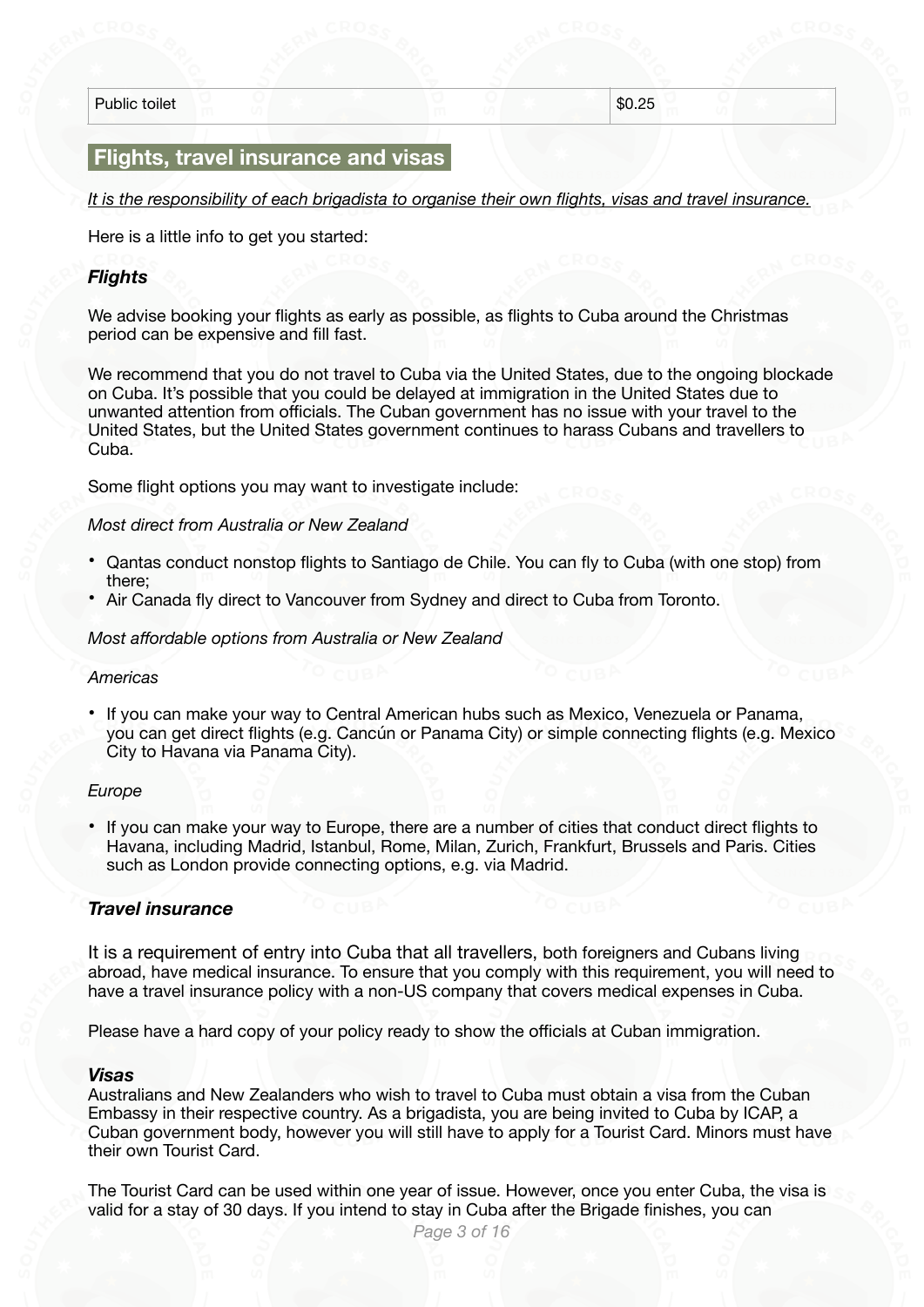organise to extend your Tourist Visa with ICAP while in Cuba. You must organise this extension while the Brigade is in session, as ICAP will not be able to assist you after the Brigade has finished.



*Pricing*

|                            | <b>Australia</b>                         | <b>New Zealand</b> |  |
|----------------------------|------------------------------------------|--------------------|--|
| Posted                     | 99AUD + 7AUD shipping (via<br>Cuba Visa) | 80NZD              |  |
| <b>Collected in-person</b> |                                          | 30NZD              |  |

The following information will be useful when filling out the visa form:

- The purpose of your visit to Cuba is to participate as a brigadista in the Southern Cross Brigade.
- Your initial address in Cuba is CIJAM (Julio Antonio Mella International Camp), which is located at Caimito Guayabal.

For Australians: Visa applications are organised via [Cuba Visa.](http://cubavisa.com.au/tourist-card/) For more information, please phone the Cuban Embassy on (02) 6290 2151 or visit their website at <http://misiones.minrex.gob.cu/en/australia> and find the application links for the Tourist Card on the right hand side of your screen.

For New Zealanders: For more information, please phone the Cuban Embassy on (04) 464 2210 or visit their website at<http://misiones.minrex.gob.cu/en/new-zealand> and find the application links for the Tourist Card on the right hand side of your screen.

# <span id="page-5-0"></span> **Money**

*Cuba no longer has a dual currency system*. There is one single official exchange rate of 24 CUP/ USD applying to state companies and private individuals alike.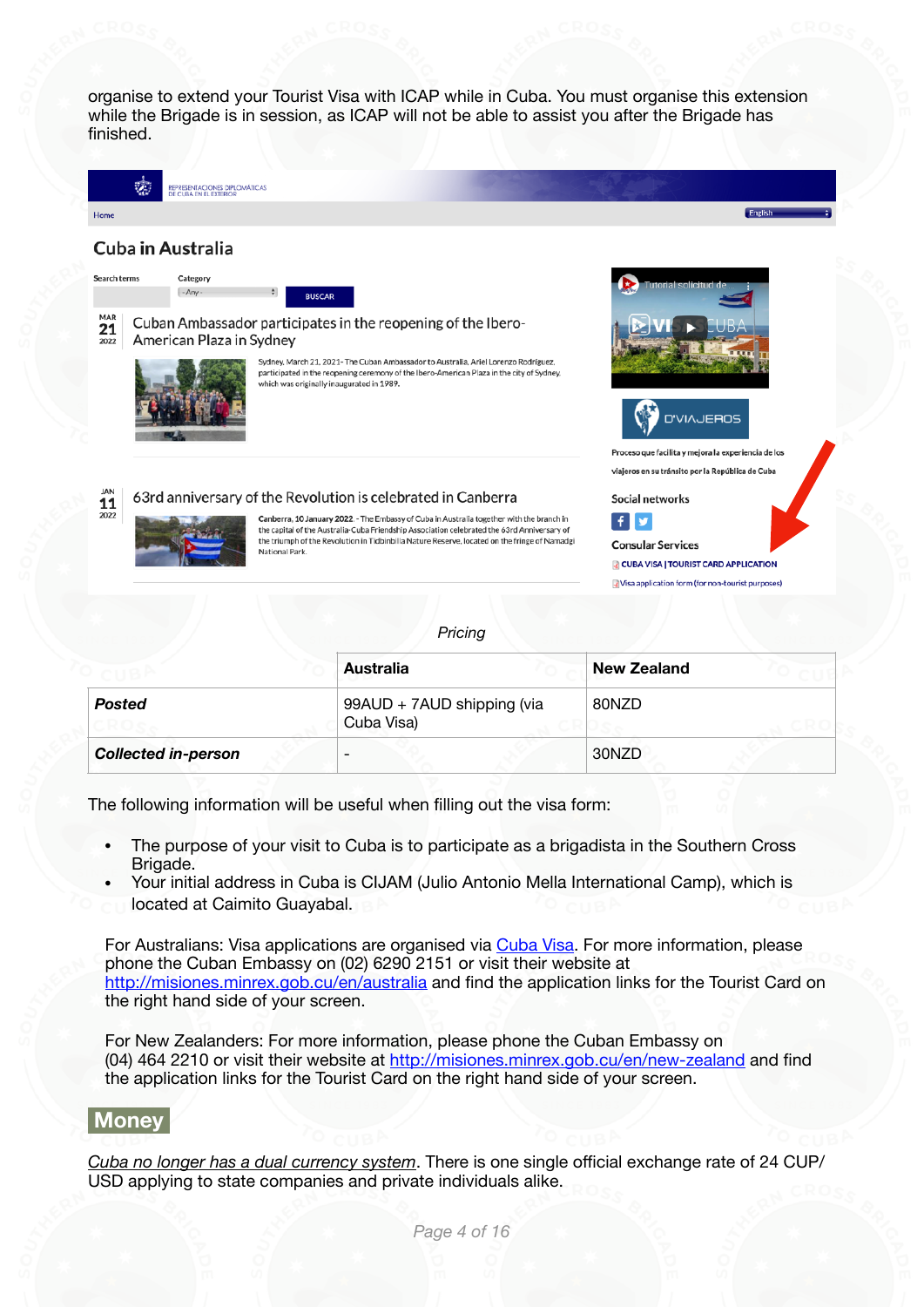#### <span id="page-6-0"></span>*Cash*

We strongly recommend that you arrive in Cuba with enough cash for your entire time in the country. *This includes the 1,250AUD Brigade payment and a minimum 600AUD spending money.*

*Please ensure you arrive in Cuba with Euros, Canadian Dollars or Mexican Pesos.* 

*Neither Australian nor New Zealand Dollars can be exchanged in Cuba.* 

The Southern Cross Brigade recommends that you avoid bringing US dollars, as these incur an extra surcharge to exchange in Cuba.

There is a money exchange service at CIJAM (the camp), where you will be able to change Euros, Canadian Dollars and Mexican Pesos to Cuban Pesos.

CIJAM also has a Security Room where cash and other valuables can be stored if you so desire. Money exchanges can also be found at the airport, in banks and some big hotels.

There is a money exchange in the departures lounge at the airport if you wish to change money back at the end of the trip, although it is best to change the majority of your money in the city, as the money exchange in the airport has been known to run out of foreign currencies.

#### <span id="page-6-1"></span>*Credit cards*

A credit card is a good back up option to cash. ATMs can be found throughout Havana and other cities where both Visa and Mastercard credit cards can often be used successfully for a cash advance. When withdrawing cash in Cuba, remember that not all ATMs in Havana dispense large denominations of money. Always check this before inserting your card.

It is very difficult for us to provide accurate information on what kinds of credit cards will or won't work in Cuba, as the situation changes year to year and is largely dependent on the state of the US blockade against Cuba. This is why we strongly recommend that you bring cash. Credit cards issued by American financial institutions, such as American Express, are never accepted in Cuba.

Credit cards are only sometimes accepted at large establishments. Many smaller businesses, including private restaurants (paladares) and private guest houses (casa particulares), do not accept credit cards of any kind. It is best to always carry some cash to ensure you can pay for goods and services.

The Southern Cross Brigade recommends that, as well as bringing ample cash, brigadistas also bring a credit card and one other card to Cuba. Please leave copies of your card numbers with a family member, in case of emergencies.

#### <span id="page-6-2"></span>*Debit and cash cards*

Due to the US blockade of Cuba, cash cards and travel cards do not work in Cuba, while debit cards are often similarly useless. You cannot rely on these cards as a backup.

## <span id="page-6-3"></span> **Brigade staff and volunteers**

The Brigade is supported by two or three ICAP staff. These Cuban staff all speak English and have been working hard to coordinate and plan the Brigade all year. There are many other Cubans who staff the camp where you will stay, including people working in the kitchen, the shop, the money exchange, the security room and the bar.

Each year, one brigadista is asked to be the Brigade Leader. This person should be fluent in English (a working knowledge of Spanish is also useful) and should be knowledgeable about the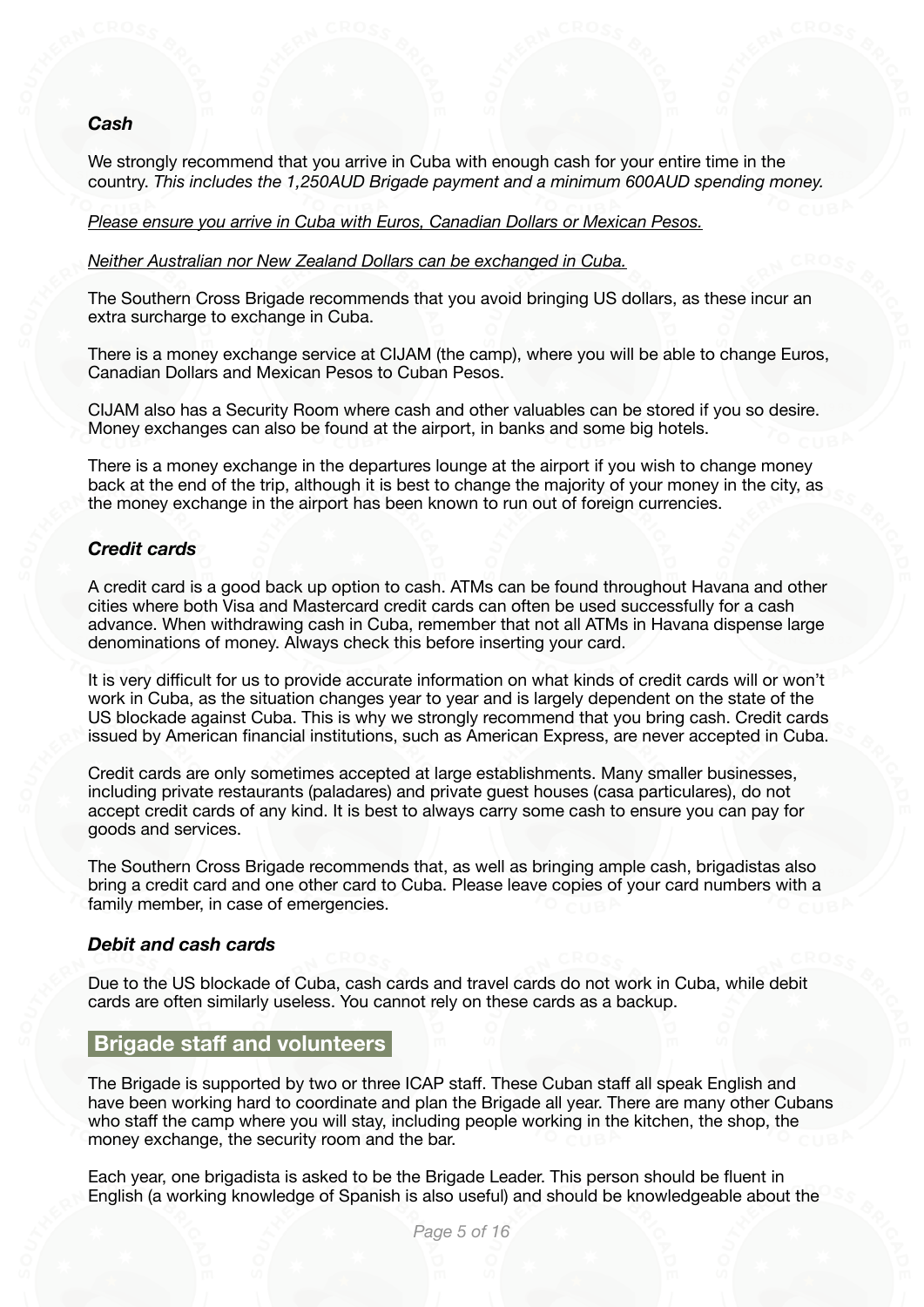political, economic and social situation in Cuba. The job of the Brigade Leader is to liaise between brigadistas and locals to ensure that all brigadistas know what is happening and when. They will also be the 'go-to' person for sorting out admin issues, coordinating the Australia/New Zealand night and acting as an impromptu speech giver for the Brigade. Adam Mayers, National Coordinator, will be the Brigade Leader in 2022-23.

There is also a team of volunteer local coordinators living in Australia and New Zealand who are responsible for Brigade promotion and brigadista recruitment. It's possible you've already met some of these people! Any and all questions you have prior to leaving for the Brigade can be directed towards the National Coordinator or your local coordinator.

# <span id="page-7-0"></span> **Arrival in Havana**

On arrival, Cuban immigration is thorough, and you may be asked several questions.

For your information:

- You are travelling to Cuba as a member of La Brigada Cruz del Sur (Southern Cross Brigade) organised by the Australia and New Zealand Cuba Friendship Societies in association with ICAP;
- You are not in Cuba for a holiday, but as part of a solidarity brigade;
- If your flight arrives on the day the brigade begins (Thursday, 29 Dec 2022), you will be met by the Cuban ICAP staff at the arrivals gate at José Marti International Airport, Havana, and be taken to the Julio Antonio Mella International Camp (CIJAM);
- If your flight arrives prior to the first day of the Brigade, you will be asked to meet at the ICAP building in Havana, Number 301, Calle 17 (between H & I), Vedado on Thursday, 29 Dec 2022 at a time to be confirmed.

The Christmas/New Year period is incredibly busy in Cuba, so you must organise your accommodation prior to arriving in Cuba. Please notify the National Coordinator of your accommodation details in case of a change in arrangements.

Please send your flight details to our National Coordinator, Adam Mayers, by the end of October by emailing him at [southerncrossbrigade@gmail.com](mailto:southerncrossbrigade@gmail.com)

# <span id="page-7-1"></span> **Accommodation (Julio Antonio Mella International Camp)**

Brigadistas will spend the majority of the program staying at the Julio Antonio Mella International Camp (CIJAM), which is located 50 km out of Havana. The nearest town to the camp is called Guayabal and is a 8km walk away.

#### *It is important to emphasise that the camp is not a five-star, or even one-star, hotel!*

Don't let this put you off, but remember that this is not a packaged tour, but a solidarity brigade. You will be experiencing life similar to that of the average Cuban.

#### <span id="page-7-2"></span>*Dorms*

The dorms are basic concrete brick constructions and the rooms are shared and single sex, with each dorm room holding up to 8 people (most dorms sleep 4 people). Blankets, sheets and pillows and pillow cases are provided. You will need to bring a towel.

People of the same family are normally put in the same room. If there is space in the camp, couples usually will be able to have a room to themselves but this is not guaranteed, as other brigades may be staying there at the same time as ours.

### <span id="page-7-3"></span>*Food and water*

The food at the camp is served in a canteen style, with three meals provided each day. Food is basic but will meet all your daily nutrition needs. *There is no choice of menu*. Breakfast is a light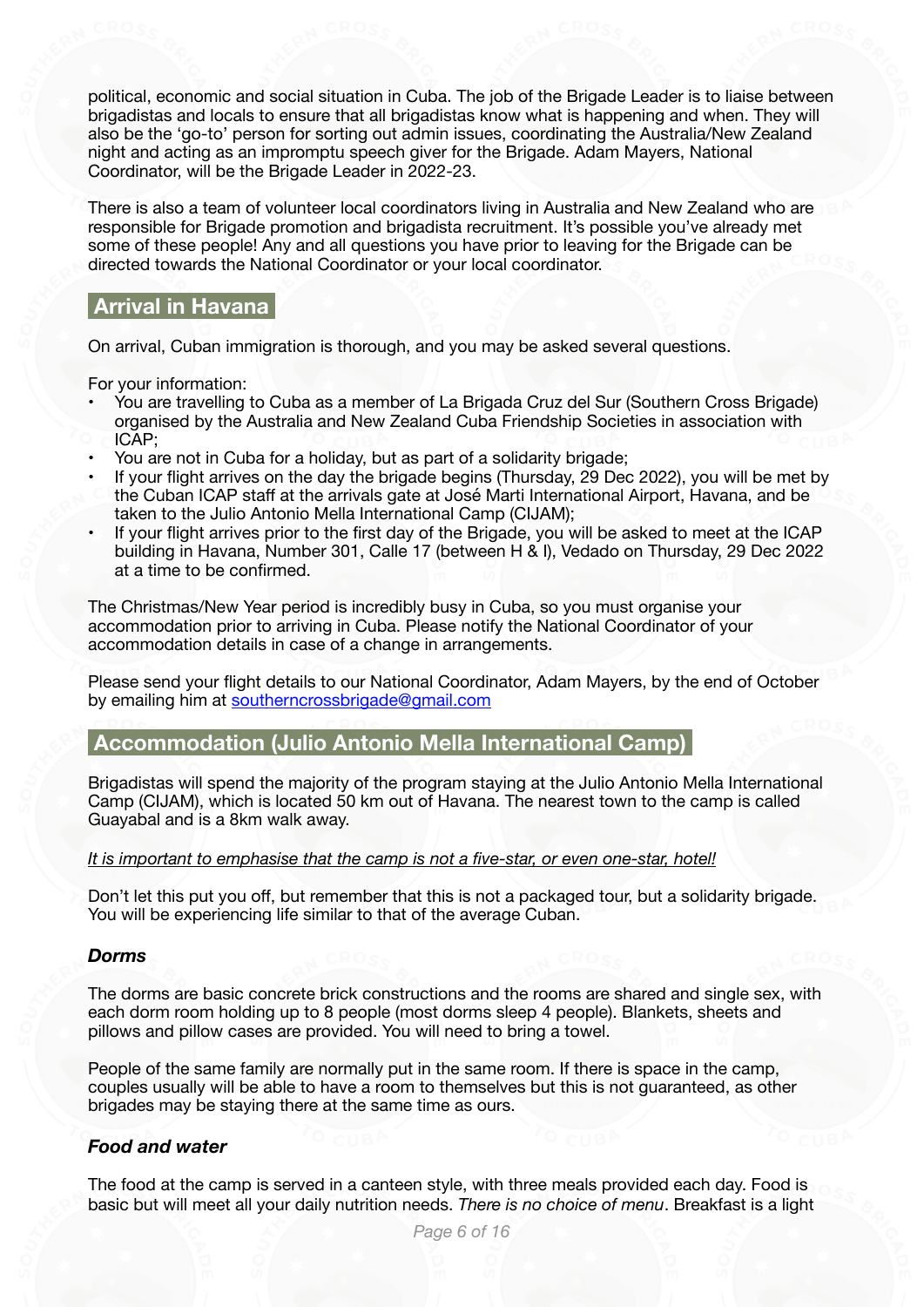meal of fruit juice, bread, eggs on occasion, coffee and hot milk or yoghurt. For lunch and dinner there is fresh fruit and salad and an emphasis on rice, beans, yucca and malanga. They also serve beef, pork, chicken and some fish. It is safe to eat all the food at the camp, including the fresh fruit and vegetables.

It is not recommended to drink the tap water in the camp. However, there is a treated drinking water dispenser in the canteen and also one near the bar.

The camp has a bar which sells food and drinks. This is where brigadistas can buy Cubita coffee, alcohol, soft drinks and bottled water at very reasonable prices. The camp bar will also supply you with hot water.

#### <span id="page-8-0"></span>*Bathrooms and washing*

The bathroom facilities at the camp are very basic. The showers are sometimes cold. Recent improvements to CIJAM have seen the introduction of solar hot water in some shower blocks, however it is best to be prepared for cold showers. You can buy a bucket at the camp shop, fill it with hot water from the troughs outside and take it in with you to shower, if you wish. If you shower in the hottest part of the day, cold showers should not be a problem.

There are troughs outside the showers for washing clothes. We recommend bringing a universal rubber sink plug or small collapsible bucket for clothes washing, both of which can be donated to the camp if you do not want to take them home. You can of course also use your shower bucket for clothes washing.

#### <span id="page-8-1"></span>*Camp shop*

There is a small shop at the camp where you can buy personal items, such as soap, shampoo, detergent and toilet paper, as well as gifts for friends and family, such as slogan tees, Havana Club rum and Cubita coffee. They also sell biscuits, chocolates, towels, postcards, cigarettes and a small selection of books.

#### <span id="page-8-2"></span>*Valuables*

The camp has a secure place to keep valuables. Money, important documents and other valuables are recorded and signed in by both the brigadista and the security officer on a receipt before the valuables are secured. You should be aware that once in the safe, valuables can only be accessed at certain times of the day, so you will need to ensure that you keep enough money on your person for a few days at a time.

Theft in the camp is rare and there are security guards on duty at all times. However, do not leave items on the bus at night or leave valuables lying exposed in your room.

#### <span id="page-8-3"></span>*Electricity*

Cuba's power output is 110 volts (Australia and New Zealand use 220V). Because Cuba uses a lower voltage, it is safe to put our appliances in Cuban power sockets. Remember that this means that appliances like hairdryers and electric shavers may not work in Cuba. There are some 220V power points around the camp, which can be found if necessary.

You will need an adaptor. Cuban sockets generally use the North American style double flat prong, but some also use the European style with round prongs. For this reason, we recommend bringing a universal adaptor.

#### <span id="page-8-4"></span>*Australia/New Zealand night*

As a gesture of solidarity, the Australian and New Zealander brigadistas will hold an Australia/New Zealand night for the Cuban staff at the camp. The brief for this evening is quite open, but usually involves a performance of some kind and a dinner cooked by brigadistas. Be prepared to offer your skills (singing, dancing, public speaking, cooking) and if you know of any poems, songs,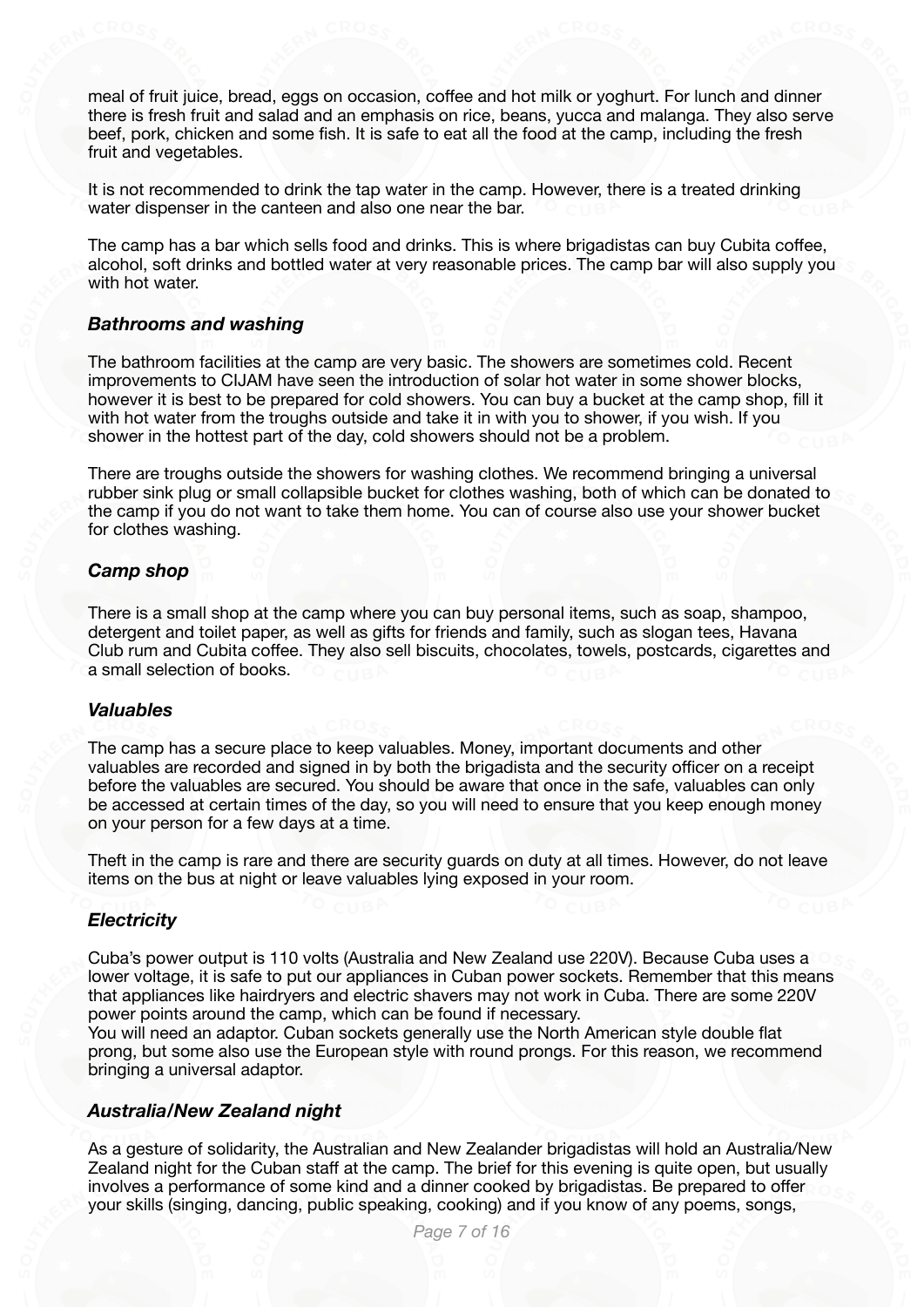speeches, flags or recipes that you would like to include in this night, please bring a copy of them along with you! Remember that the availability of ingredients and kitchen utensils may be limited in Cuba.

#### <span id="page-9-0"></span>*Computer, phone and internet access*

WiFi is not widely available in Cuba and can often be expensive. This is because Cuba is unable to use the submarine cable to the USA that connects to the global network, and so they use satellite and a cable to Venezuela for international phone and internet. Coverage has recently been improved via new technology from China.

It is best to tell family and friends to expect limited contact from you during your time in Cuba.

- While staying at CIJAM, you will be able to access WiFi on your personal devices. Internet access while you are away from the camp cannot be guaranteed.
- There is internet access in Havana.
- Bigger hotels offer WiFi for a set price per hour. You will usually need a NAUTA card from the hotel in order to access their WiFi.
- An increasing number of locations throughout Cuba now have WiFi. To access public WiFi, buy a NAUTA scratch card from an ETECSA shop. The locations are easy to spot with people sitting about with their laptops and cell phones.

#### <span id="page-9-1"></span>*Contacting Brigadistas in Cuba*

Our contact in Cuba is ICAP. This organisation acts as host to brigadistas during the time of the Brigade. Leima is the ICAP Director Asia and Oceania. Her email is director.dao@icap.cu.

Please note there is no Australian or New Zealand Embassy in Cuba (the nearest Embassy for Australians is in Mexico City), however, the Canadian Embassy in Havana deals with Australian matters in Cuba.

You can call the Brigade Directors office on 047 319 343 to talk to an English speaker who will pass a message on to a brigadista. You can also call the camp gatehouse on 047 319 121. Please only use these numbers in case of emergencies.

# <span id="page-9-2"></span>**COVID-19 and the Brigade**

More up-to-date COVID-19 information will be provided closer to the departure date.

#### <span id="page-9-3"></span>*Vaccinations*

All brigadistas should be up-to-date with their COVID-19 vaccinations. The Cuban Government recognises all TGA-approved vaccinations available in Australia. Other WHO vaccines are also recognised if you received your vaccination overseas. The Cuban Government also recognises a number of other vaccines and remedies not yet approved by the WHO, however these are primarily those being used in the Global South and not alternative medicines or similar that may be found in Australia.

#### <span id="page-9-4"></span>*What if I contract the disease while on the Brigade?*

Double-check that your travel insurance will cover you for any COVID-related healthcare requirements.

If you contract COVID-19 while on the Brigade, you will be isolated in one of Cuba's world class medical centres, such as IPK in Havana. You will be provided with everything you need to safely isolate and recover from the disease. If you require hospitalisation or other primary care, this will be provided.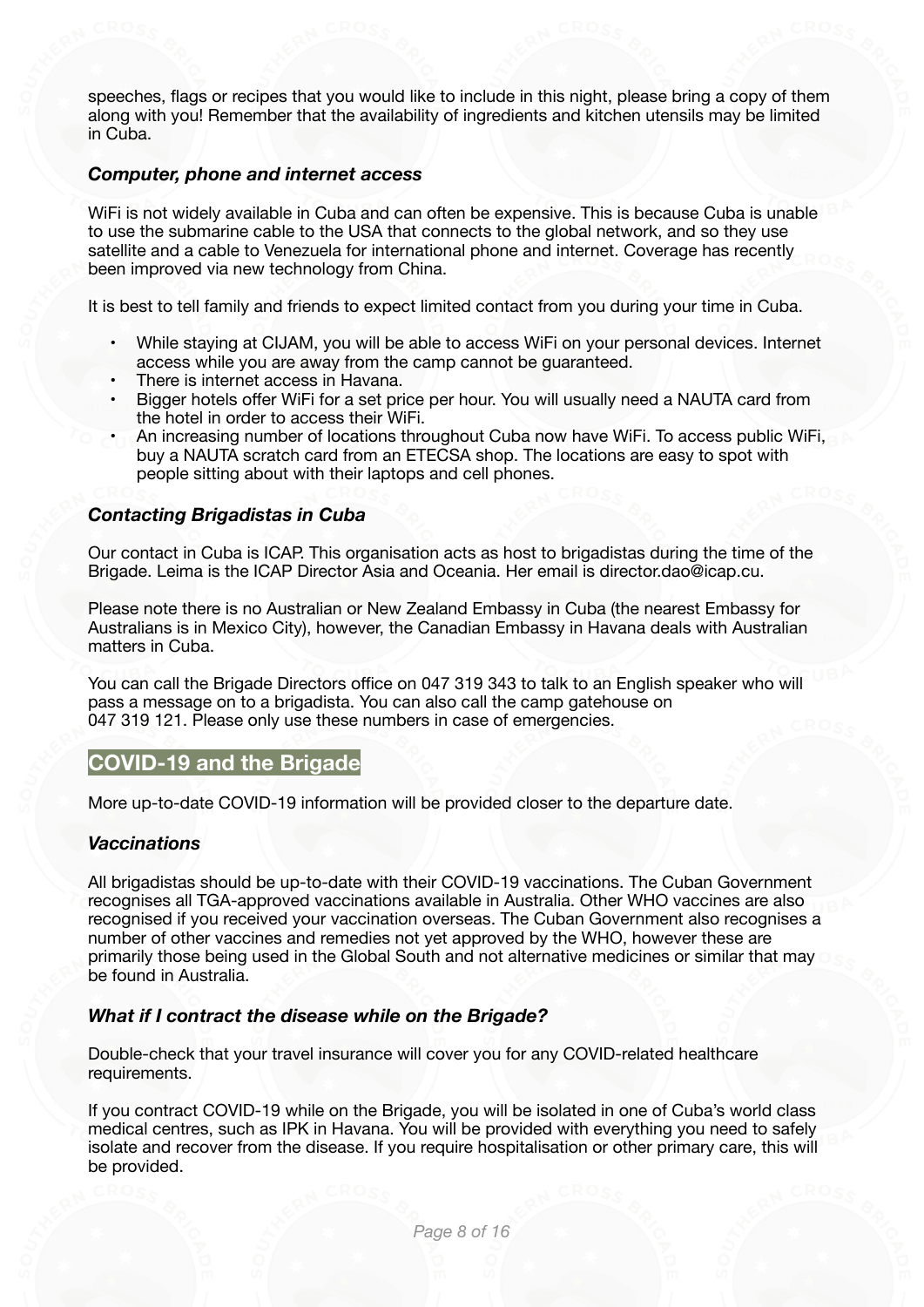PCR tests will be made available to brigadistas if they require a negative test to return to their home country.

We recommend that all brigadistas bring a supply of RAT testing kits with them.

# <span id="page-10-0"></span> **Packing list**

#### <span id="page-10-1"></span>*Personal items*

- Casual clothes
- A warm outfit for cooler weather
- One smart casual outfit for special events (casual clothing will not be allowed when entering the National Ballet [expected to be part of the 2022-23 program])
- One work outfit for volunteer agricultural activities, including long sleeved shirt and sturdy shoes that can get dirty
- Gardening gloves
- Comfortable walking shoes
- Raincoat/umbrella
- Wind proof jacket
- Swimmers and a towel
- Hat
- Sunglasses
- A water bottle
- Universal power adaptor
- Torch
- Toiletries e.g. soap, toothpaste, shampoo, conditioner, razor blades, sunscreen
- Sanitary products (these items may be difficult to find in shops)
- COVID-19 RAT kits
- A roll of toilet paper (for use in public bathrooms)
- Hand sanitiser
- Sufficient prescription medications for the duration of your journey overseas
- Anti-diarrheal medication (e.g., Gastrostop or Loperamide)
- Antibiotics for both bladder/urinary tract infections and bowel infections
- Motion sickness tablets
- Insect repellent
- Earplugs (if you are a light sleeper, you might be bothered by late night music in the camp)
- A portable solar camp shower (if you want to ensure hot showers)
- Towel (pillowcase, sheets, pillows and blankets are provided)
- Clothes washing powder or soap, clothes pegs, elastic or nylon washing line
- Any extra snacks or treats you might want, including tea bags, Vegemite, peanut butter, jam, dry biscuits, dried fruits, nuts
- Small gifts for Cuban staff and new friends (optional, see next subsection)
- Guide book and maps
- A copy of your travel insurance policy
- Pens and paper, address book and diary
- A good sense of humour and desire to learn about Cuba

Anything you bring that you do not want to carry home can be donated to the camp, where it will be very much appreciated.

### <span id="page-10-2"></span>*Gift ideas for your new Cuban friends*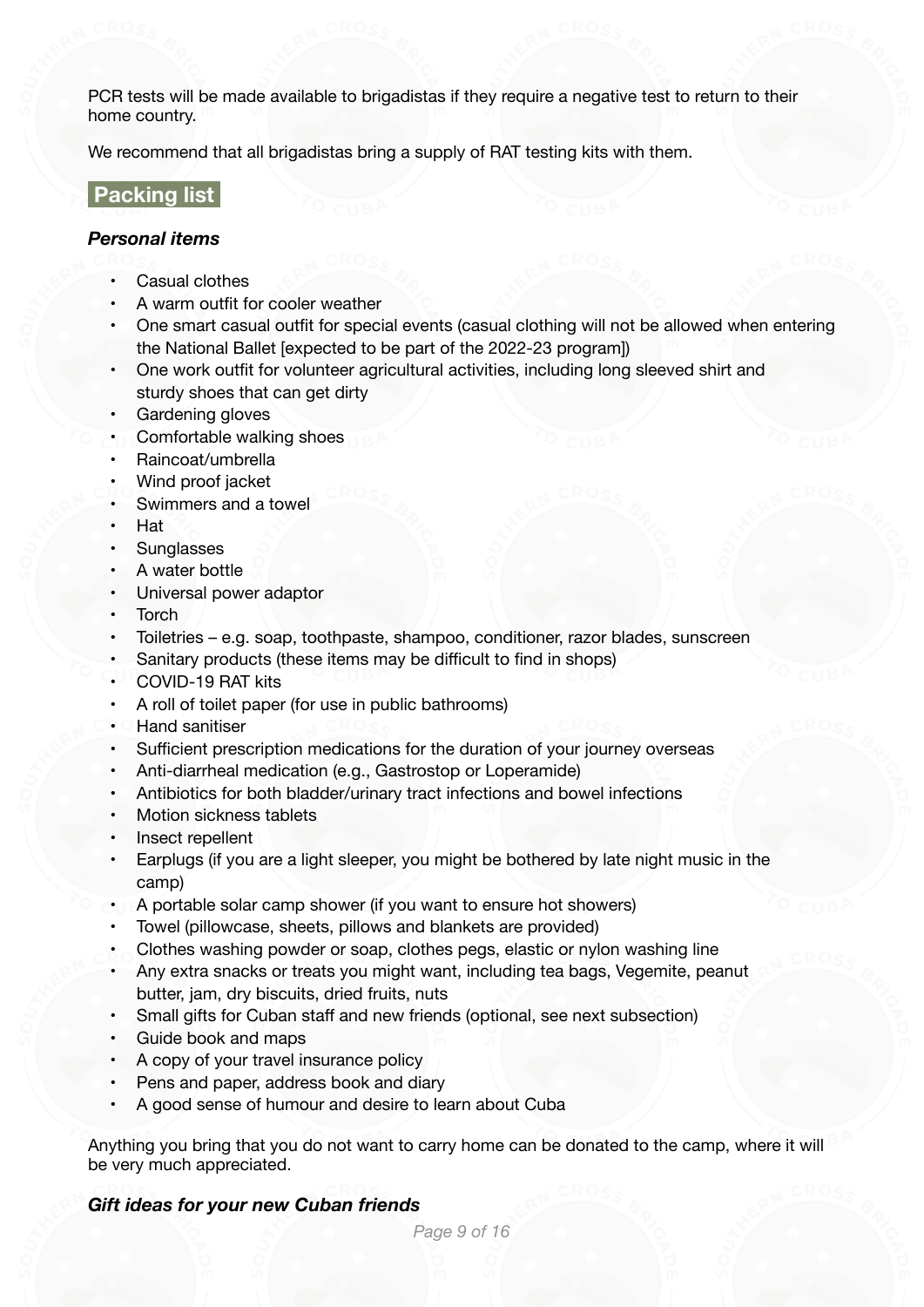You will be overwhelmed with the kindness and generosity of the Cubans you meet, so you might find yourself wanting to show your appreciation with a small gift. The items on this list would be greatly appreciated.

- Money is an acceptable and welcome gift
- USBs 4GB or more
- Bicycle spares and parts
- Pocket knives
- English/Spanish dictionaries, English (travel) phrase book
- Big box of paracetamol
- Tweezers, nail clippers, soaps, shampoos and other beauty products
- Blu-tac, pens and other office supplies
- Solar-powered calculators
- Guitar strings
- Aus/NZ souvenirs; t-shirts, hats, tablecloths, tea-towels, coasters, calendars, etc.
- Union paraphernalia, such as t-shirts and caps
- Key-rings and other trinkets
- Sets of coloured biros/pencils for kids gold and silver biros are especially appreciated!
- Quality dolls and toys, especially koalas, emus, kiwis, etc (no battery-operated toys)
- Photo of yourself and your family in Aus/NZ, your house, street, work place, local shop, school, etc - helps with the conversation if your Spanish isn't too hot!

#### <span id="page-11-0"></span>*Donations*

It is not compulsory to donate, however some brigadistas choose to make donations to the camp. Cash donations are an acceptable and welcome form of donation and go a long way to improving the standards of living at the camp. If you would like to make a donation but feel uncomfortable donating cash, other items that are good as new and high quality are also very welcome. Feel free to talk to your National or Local Coordinator about your ideas.

### <span id="page-11-1"></span> **FAQs**

*For COVID-related FAQs, see the COVID-19 section of this document.* 

Q: Do I need other injections to go to Cuba?

A: Cuba is a healthy nation and it is unlikely that brigadistas will encounter any major health problems. Yellow fever, polio, malaria and diphtheria have been eradicated, while infectious diseases, including meningitis and tuberculosis, are rare.

We recommend that you organise vaccinations for Hepatitis A, Hepatitis B, Tetanus and Typhoid. We also recommend that you are vaccinated against yellow fever if you are travelling through countries where yellow fever still exists. Neither Australia nor Cuba will allow you past border control without a vaccination certificate if you have been in a country with yellow fever.

Q: Will I have access to health care while on the Brigade?

A: Healthcare in Cuba is of high quality. There is a doctor and nurse at the camp and you are encouraged to visit the medical centre over any concern and not to self-diagnose or selfmedicate. This service is free to brigadistas.

Q: Do I need to speak Spanish to go on this trip?

A: No, you do not need to speak any Spanish to be able to participate in the Brigade. There will be a Cuban translator with the group for the entire duration of the trip. Like any trip overseas, it's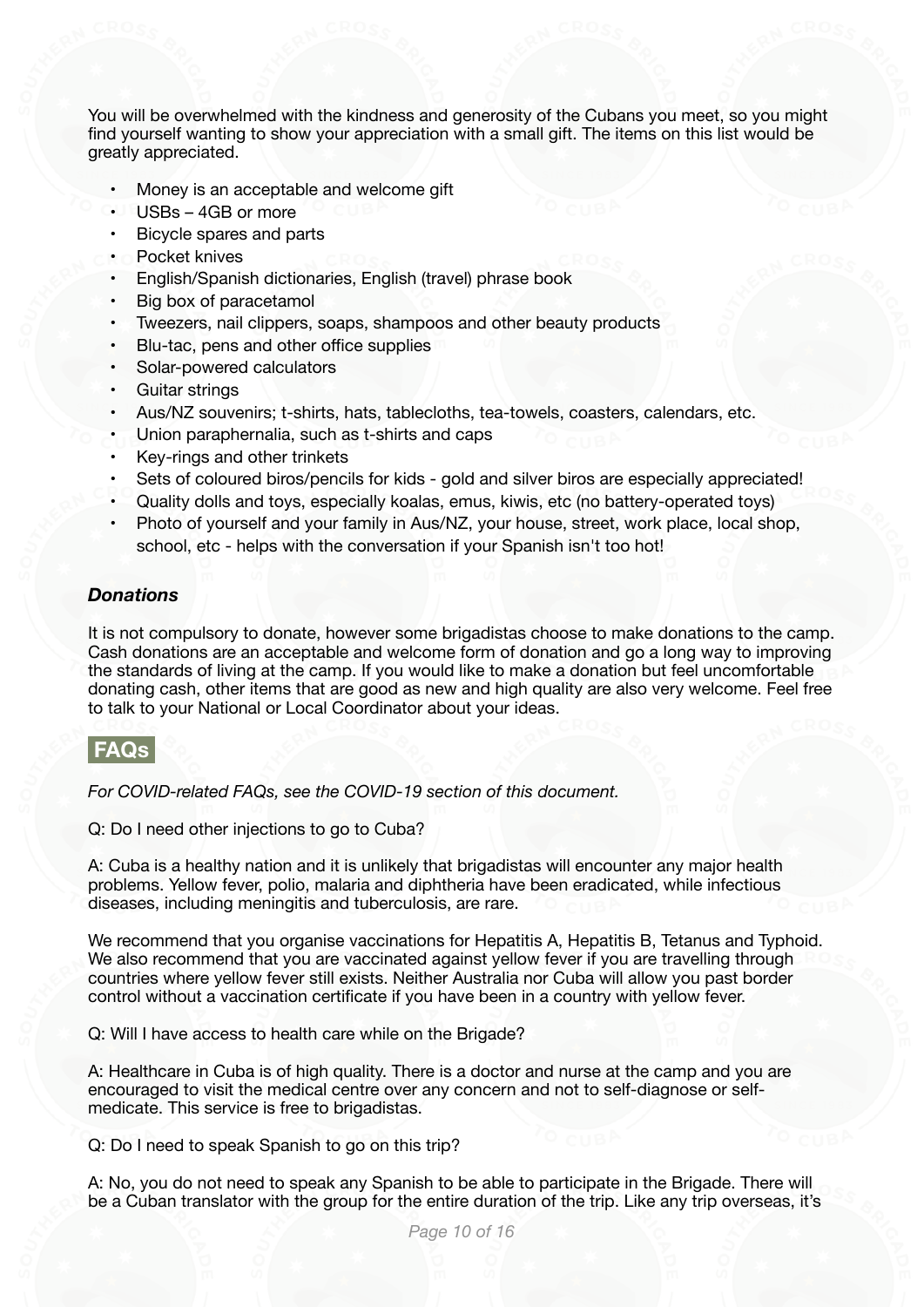always useful to learn a little bit of the local language to help you get about when you're not in the group.

Q: Do I need to be a member of my local Cuba friendship society to register as a brigadista?

A: No, it's not necessary. However, brigadistas are encouraged to make contact with their local Australia-Cuba Friendship Society branch and attend a couple of meetings prior to leaving for Cuba to give them a better understanding of what to expect in Cuba and why the friendship societies exist.

Q: What will the weather be like in Cuba in January?

A: Although it is technically winter in January, you can expect most days to be pleasantly warm. However, there are occasional cold fronts and nights and early mornings can also be cool. In January in Havana, the temperature range on an average day has a minimum of 18 $^{\circ}$ C and a maximum of 27°C and there is an average total monthly rainfall of 64mm.

Q: What's involved in the voluntary agricultural work?

A: This work is a token contribution completed by those who are able as a gesture of solidarity with Cuban workers. Past work activities have included picking oranges; pruning orange trees, papaya and banana palms; picking beans; planting guavas; harvesting yucca; picking tomatoes; harvesting sweet potatoes and cutting weeds with machetes. We encourage you to participate to the best of your ability. Gentler alternatives can be found for those who are less able so that they can still contribute.

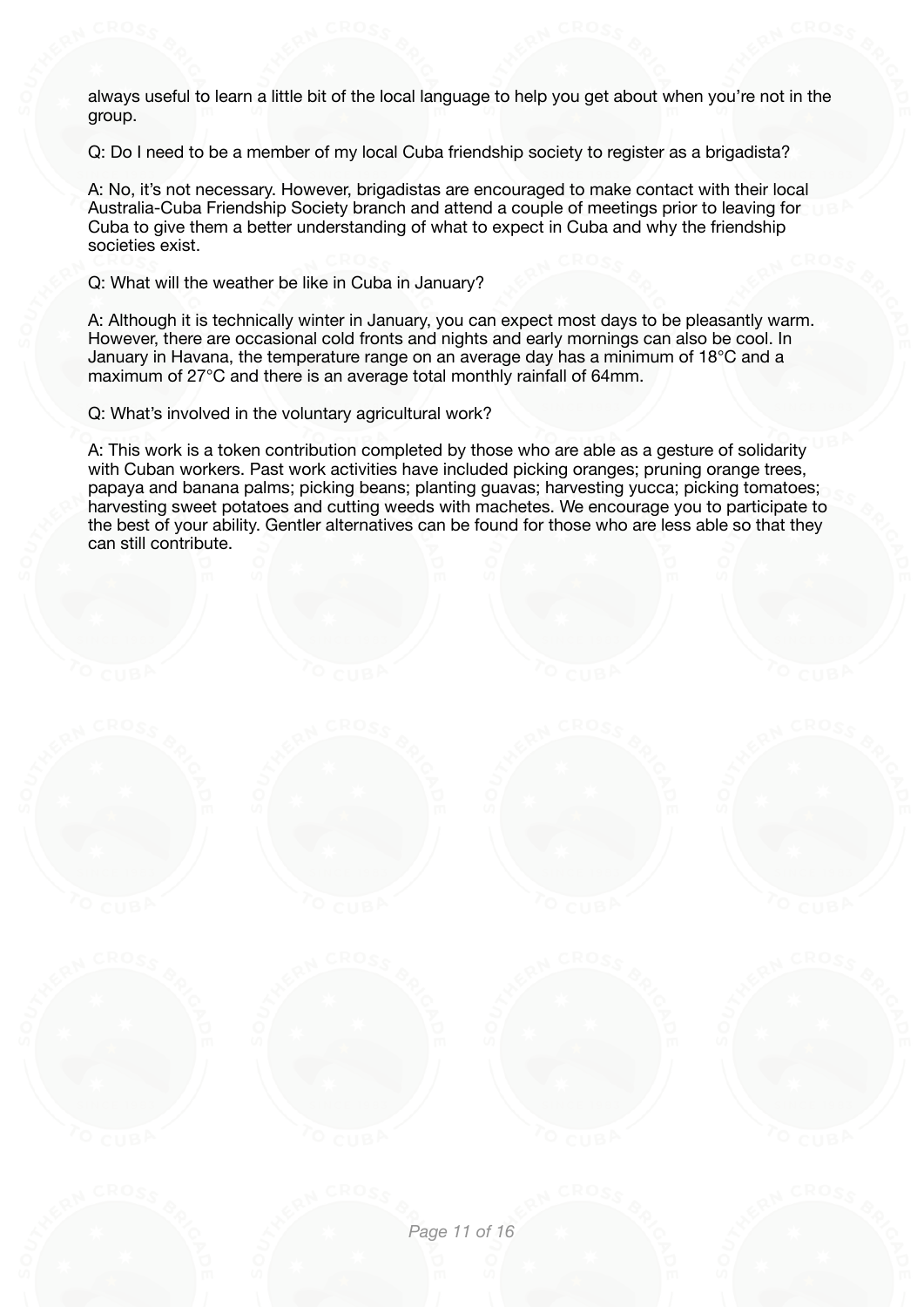# <span id="page-13-0"></span> **Contacts**

# **National and Australian Capital Territory Coordinator**

| <b>Name</b> | <b>Details</b>                                 | Location \ |
|-------------|------------------------------------------------|------------|
| Adam Mayers | southerncrossbrigade@gmail.com<br>0481 355 330 | Canberra   |

# **New South Wales**

| <b>Name</b>   | <b>Details</b>                           | Location              |
|---------------|------------------------------------------|-----------------------|
| Maria Hilario | mariahilario@outlook.com<br>0431 275 434 | Sydney                |
| Hugo Nardini  | hnardini2@bigpond.com<br>02 9822 5891    | <b>Western Sydney</b> |
| Peter Hood    | phood4@bigpond.com<br>0400 346 585       | Albury                |

# **Northern Territory**

| <b>Name</b>           | <b>Details</b>                                | Location |
|-----------------------|-----------------------------------------------|----------|
| Miguel Tovar Valencia | migueltovarvalencia@gmail.com<br>0466 392 512 | Darwin   |
|                       |                                               |          |

# **Queensland**

| <b>Name</b>      | 'Details i                          | Location |
|------------------|-------------------------------------|----------|
| Debra McLoughlin | dmclough7@gmail.com<br>0410 727 094 | Brisbane |

# **South Australia**

| Name          | <b>Details</b>                         | Location |
|---------------|----------------------------------------|----------|
| Tamara Otello | tamaraotello@gmail.com<br>0418 855 574 | Adelaide |

# **Tasmania**

| <b>Name</b>      | <b>Details</b>                          | Location    |
|------------------|-----------------------------------------|-------------|
| Ro Dallow        | rdallow@iinet.net.au<br>03 6234 6068    | Hobart      |
| Wishes Goodearth | w.goodearth@hotmail.com<br>03 6381 5152 | <b>Ross</b> |

### **Victoria**

| <b>Name</b>         | <b>Details</b>                         | Location  |
|---------------------|----------------------------------------|-----------|
| Maree Dellora       | delloram@hotmail.com<br>0448 121 397   | Melbourne |
| <b>Fred Sergent</b> | sargetana@iinet.net.au<br>03 5741 0002 | Wodonga   |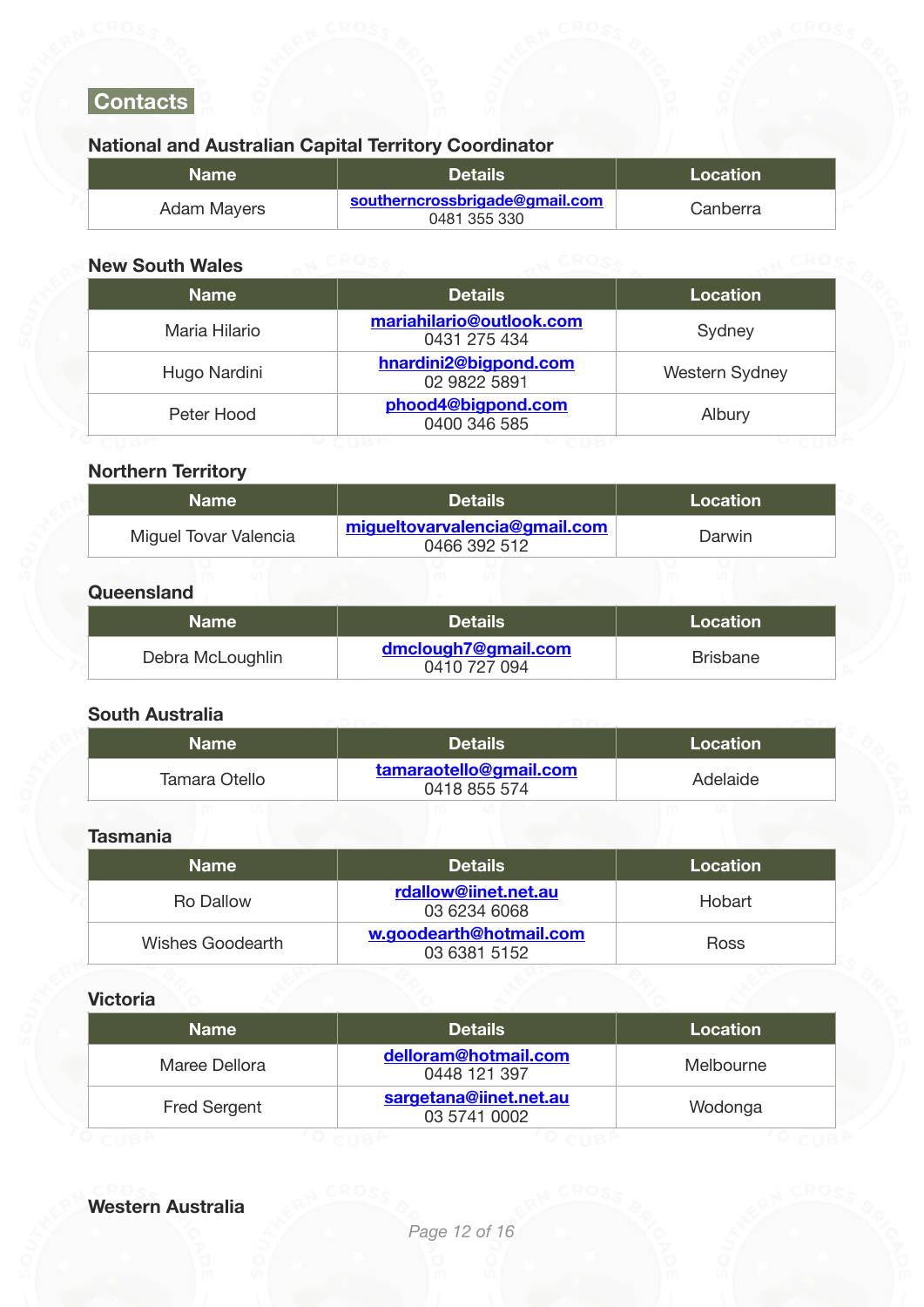| <b>Name</b>           | <b>Details</b>                           | Location |
|-----------------------|------------------------------------------|----------|
| <b>Rhonda Andrews</b> | bowgadabird1@hotmail.com<br>0428 055 635 | Perth    |

# **New Zealand Coordinator**

| <b>Name</b>   | <b>Details</b>                    | Location |
|---------------|-----------------------------------|----------|
| Warren Brewer | cubafsnz@gmail.com<br>03 328 9580 | Auckland |

# **North Island**

| <b>Name</b>        | <b>Details</b>                          | Location |
|--------------------|-----------------------------------------|----------|
| Karen Davis        | karendavis700@gmail.com<br>021 178 3950 | Auckland |
| Evaristo Navarrete | navagas7@gmail.com<br>021 029 36528     | Napier   |
| Gael Donald        | gaeljdonald@gmail.com                   | Napier   |

# **South Island**

| <b>Name</b>  | <b>Details</b>                    | Location  |
|--------------|-----------------------------------|-----------|
| Paul Maunder | wkcultur@gmail.com<br>03 732 4010 | Blackball |

If you would like to find out more about your local Australia-Cuba Friendship Society, please follow these links:

Adelaide ACFS: **[acfsadelaide.blogspot.com.au](http://acfsadelaide.blogspot.com.au/)** Brisbane ACFS: **[www.acfs-brisbane.org.au](http://www.acfs-brisbane.org.au/)** Canberra ACFS: **[acfscanberra-amigosdecubacanberra.blogspot.com.au](http://acfscanberra-amigosdecubacanberra.blogspot.com.au/)** Melbourne ACFS: **[www.melbourneacfs.org](http://www.melbourneacfs.org/)** Perth ACFS: **[acfs-perth.blogspot.com.au](http://acfs-perth.blogspot.com.au/)** Sydney ACFS: **[www.sydney-acfs.org](http://www.sydney-acfs.blogspot.com.au/)** New Zealand Friendship Society: **[cubasolidarity.blogspot.com.au](http://cubasolidarity.blogspot.com.au/)**

Most of our societies also have a Facebook page or group. Just search for them on the site!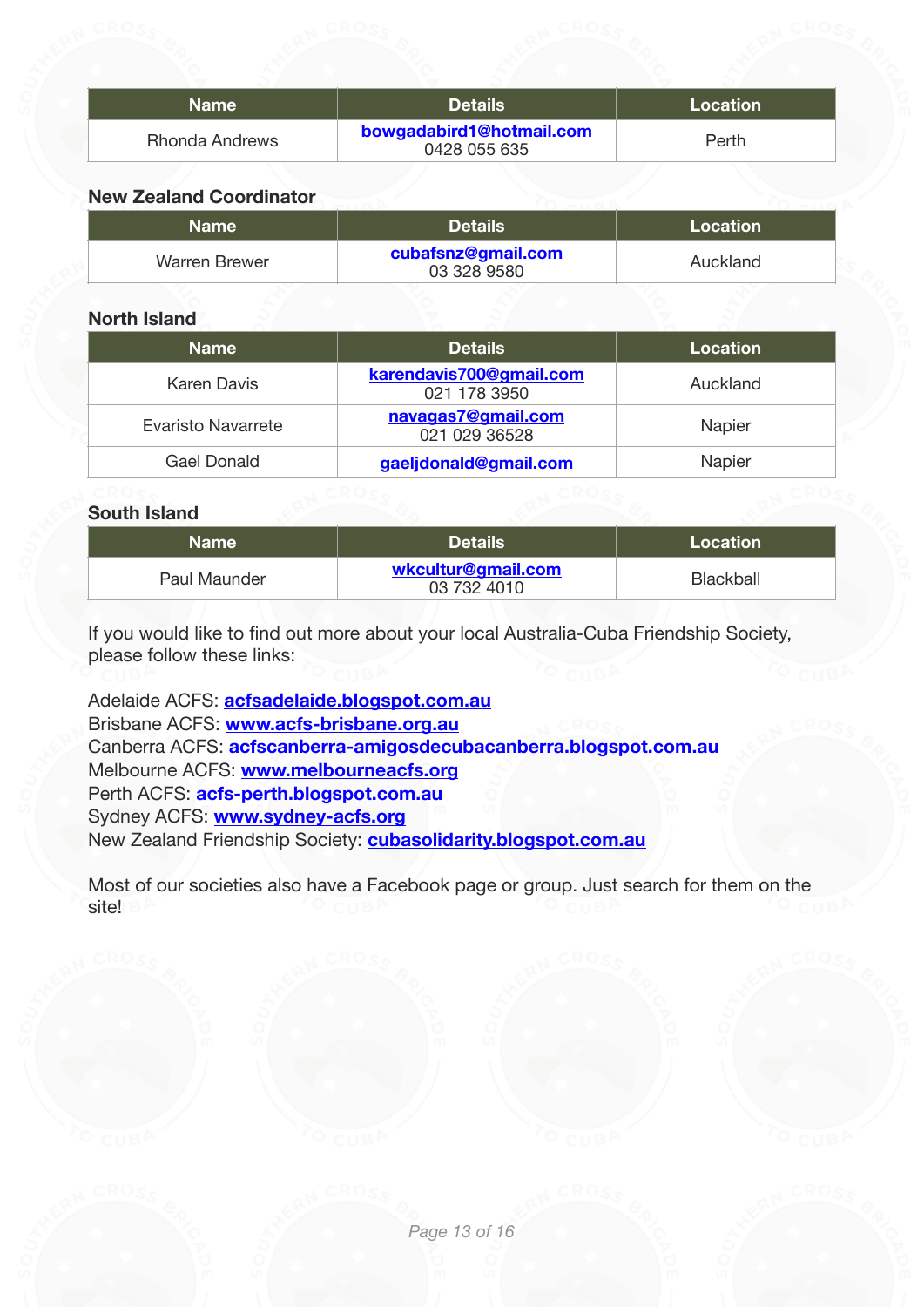

# 38th Southern Cross Brigade to Cuba

29 December 2022 - 17 January 2023

# <span id="page-15-0"></span>Registration

| Brigade participant details (same as passport)                                                                                                                                                                                                                                                        |            |
|-------------------------------------------------------------------------------------------------------------------------------------------------------------------------------------------------------------------------------------------------------------------------------------------------------|------------|
| Surname: <b>En in the serve of the server of the server</b>                                                                                                                                                                                                                                           |            |
|                                                                                                                                                                                                                                                                                                       | Date of    |
|                                                                                                                                                                                                                                                                                                       | Gender (to |
|                                                                                                                                                                                                                                                                                                       |            |
|                                                                                                                                                                                                                                                                                                       |            |
| <b>Contact details</b>                                                                                                                                                                                                                                                                                |            |
| Postal address                                                                                                                                                                                                                                                                                        |            |
| Number and Street: <u>Number and Street:</u>                                                                                                                                                                                                                                                          |            |
| $City: \mathbb{R}$ and $\mathbb{R}$ and $\mathbb{R}$ and $\mathbb{R}$ and $\mathbb{R}$ and $\mathbb{R}$ and $\mathbb{R}$ and $\mathbb{R}$ and $\mathbb{R}$ and $\mathbb{R}$ and $\mathbb{R}$ and $\mathbb{R}$ and $\mathbb{R}$ and $\mathbb{R}$ and $\mathbb{R}$ and $\mathbb{R}$ and $\mathbb{R}$ an |            |
|                                                                                                                                                                                                                                                                                                       |            |
| Country: <b>Country: All Accounts: All Accounts:</b> 2014                                                                                                                                                                                                                                             |            |
|                                                                                                                                                                                                                                                                                                       |            |
| Mobile: <u>Andreas Adam and American State and American State and American State and American State and American State and American State and American State and American State and American State and American State and Americ</u>                                                                  |            |
|                                                                                                                                                                                                                                                                                                       |            |
| Landline: <u>Alexandre Charles and Charles and Charles and Charles and Charles and Charles and Charles and Charles and Charles and Charles and Charles and Charles and Charles and Charles and Charles and Charles and Charles a</u>                                                                  |            |
|                                                                                                                                                                                                                                                                                                       |            |
|                                                                                                                                                                                                                                                                                                       |            |
| <b>Passport details</b>                                                                                                                                                                                                                                                                               |            |
| Passport number: _________________                                                                                                                                                                                                                                                                    |            |
|                                                                                                                                                                                                                                                                                                       |            |
|                                                                                                                                                                                                                                                                                                       |            |

Page 14 of 16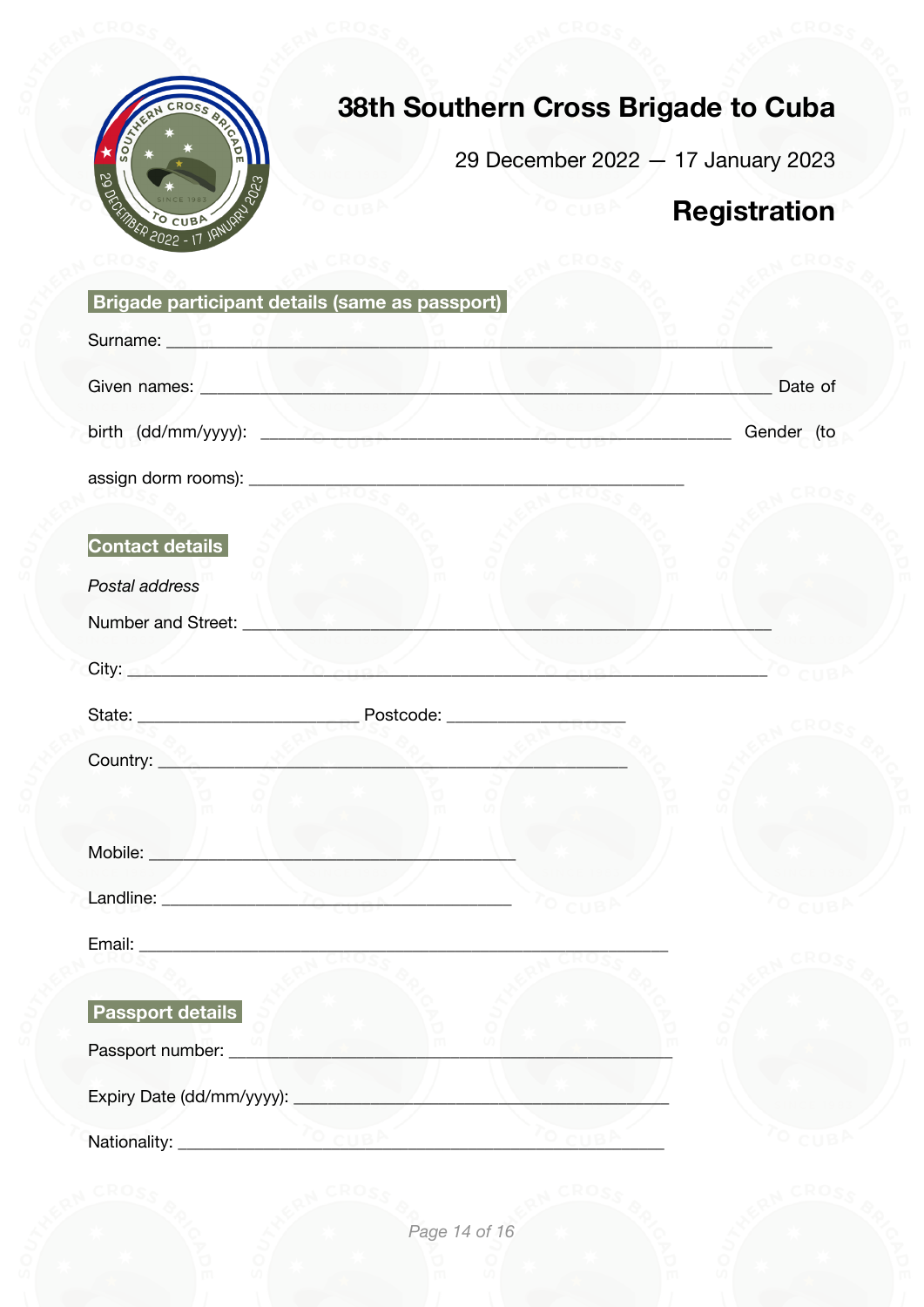| Travel details                                                                                                                                                                                                                       |        |                |        |
|--------------------------------------------------------------------------------------------------------------------------------------------------------------------------------------------------------------------------------------|--------|----------------|--------|
| Arrival to Jose Marti Airport, Havana                                                                                                                                                                                                |        |                |        |
|                                                                                                                                                                                                                                      |        |                |        |
|                                                                                                                                                                                                                                      |        |                |        |
| Flight no: 2                                                                                                                                                                                                                         |        |                |        |
|                                                                                                                                                                                                                                      |        |                |        |
| Departure from Jose Marti Airport, Havana                                                                                                                                                                                            |        |                |        |
|                                                                                                                                                                                                                                      |        |                |        |
|                                                                                                                                                                                                                                      |        |                |        |
| Flight no: <b>Community of the Second Second Second Second Second Second Second Second Second Second Second Second Second Second Second Second Second Second Second Second Second Second Second Second Second Second Second Seco</b> |        |                |        |
|                                                                                                                                                                                                                                      |        |                |        |
| Travel and health insurance (must be with a non-US owned company)                                                                                                                                                                    |        |                |        |
| Company: <u>Manuel Alexander Manuel Alexander Manuel Alexander Manuel Alexander Manuel Alexander Manuel Alexander</u>                                                                                                                |        |                |        |
|                                                                                                                                                                                                                                      | O CUBA |                |        |
|                                                                                                                                                                                                                                      |        |                |        |
| Additional questions                                                                                                                                                                                                                 |        |                |        |
| Do you speak Spanish? Please circle:                                                                                                                                                                                                 |        |                |        |
|                                                                                                                                                                                                                                      |        |                |        |
| None                                                                                                                                                                                                                                 | Basic  | Conversational | Fluent |
|                                                                                                                                                                                                                                      |        |                |        |
| Do you have special dietary requirements?                                                                                                                                                                                            |        |                |        |

Do you consent to allow the Southern Cross Brigade to Cuba to use photographs, audio and video footage of yourself while on the brigade for the purposes of future brigade promotion?

 $\mathcal{L} = \mathcal{L}$